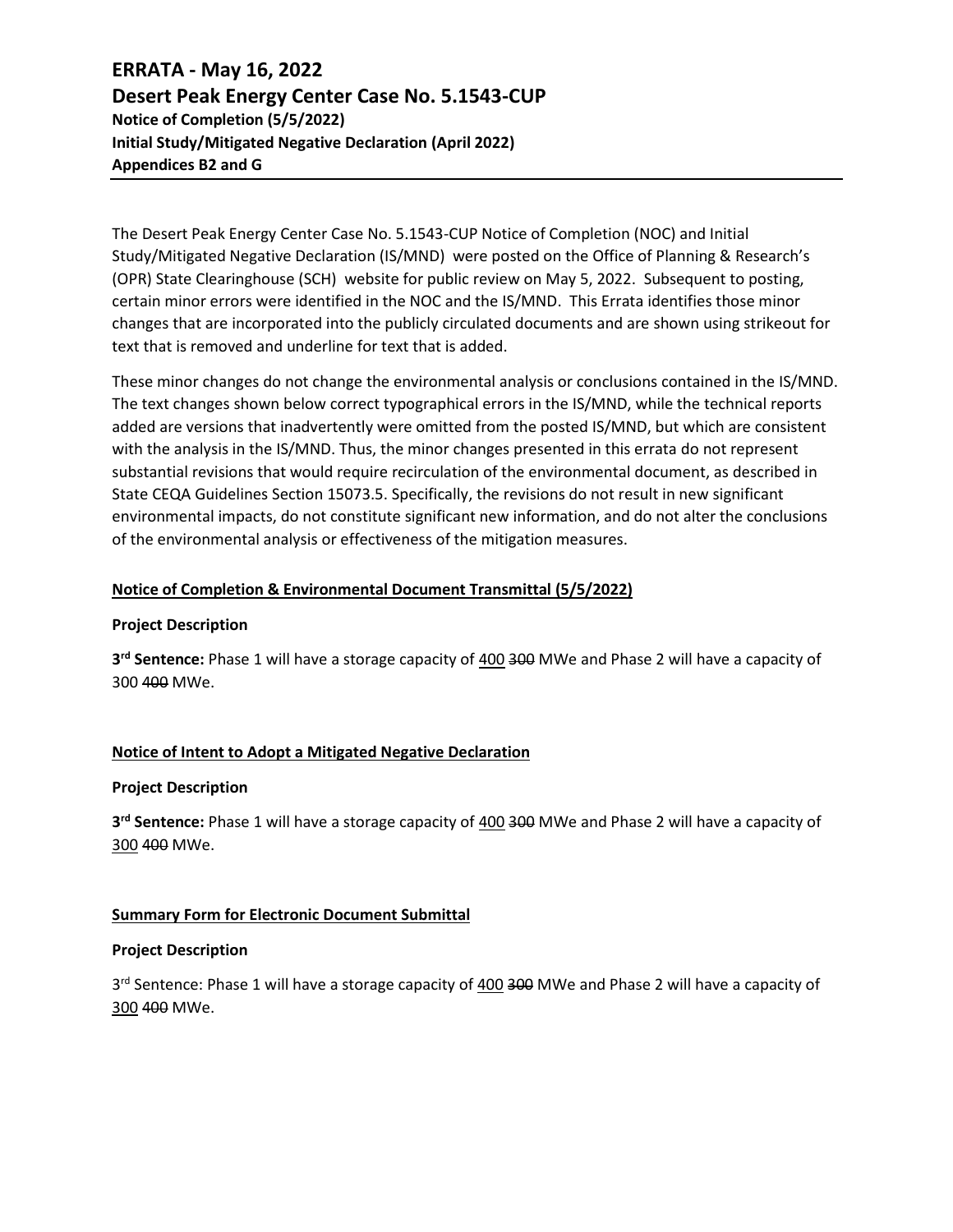## **ERRATA - May 16, 2022 Desert Peak Energy Center Case No. 5.1543-CUP Notice of Completion (5/5/2022) Initial Study/Mitigated Negative Declaration (April 2022) Appendices B2 and G**

## **Initial Study/Mitigated Negative Declaration (April 2022)**

## **Introduction and Project Description**

**Page 4: 2nd Paragraph, 2nd, and 3rd Sentences:** Phase 1 would occupy approximately 50 35 acres of a 189-acre site (Phase 1 Site), located immediately south and includes a small portion of the Southern California Edison ("SCE") Devers Substation. Phase 2 is anticipated to be developed approximately 2 years after the completion of Phase 1 and would be built on approximately 28 35 acres of a 168-acre site (Phase 2 Site), located adjacent to the Phase 1 Site to the south and south of Dillon Road. (See Exhibits 4, 5 and 6)

**Page 4: 3<sup>rd</sup> Paragraph, 3<sup>rd</sup> Sentence:** Phase 1 will have a storage capacity of  $400$  300 MWe and Phase 2 will have a capacity of 300 400 MWe.

## **General Plan and Zoning Consistency**

**Page 6: 3rd Sentence:** Section 94.02.00(A)(2)(o) (e)of the City's Zoning Code states that "public utility structures and installations" may be permitted when such uses are deemed by both the Planning Commission and City Council to be essential or desirable for the public welfare and convenience and in conformity with the General Plan and its objectives.

## **Environmental Background**

**Page 18: 3rd Paragraph, 1st Sentence:** Complete buildout of the Project will occupy 708± acres of two sites totaling 357± acres north and south of Dillon Road.

## **Section IV. BIOLOGICAL RESOURCES**

**Page 31:** b, c) Less Than Significant. The Phase 1 and Phase 2 sites contain aquatic resources, including ephemeral drainages, potentially regulated by the USACE, CDFW, and RWQCB. The Project site does not contain any perennial streams, riparian habitat, marshes, protected wetlands, vernal pools or sensitive natural communities protected by the California Department of Fish and Wildlife or U.S. Fish and Wildlife Service. The Project may impact up to one acre (0.23 acres of potential impacts to jurisdictional waters.identified) of desert dry wash woodland, which is a covered community under the CVMSHCP. Final plans are expected to avoid all or most of identified areas of potential impact. The applicant will also be required to secure a streambed alteration agreement from CDFW and/or a CWA Section 401 water quality certification from the California Regional Water Quality Control Board if the Project does encroach into either waters of the State and a federal CWA 404 dredge and fill permit from the US Army Corps of Engineers if there are impacts to waters of the US.

## **Appendices B2 and G**